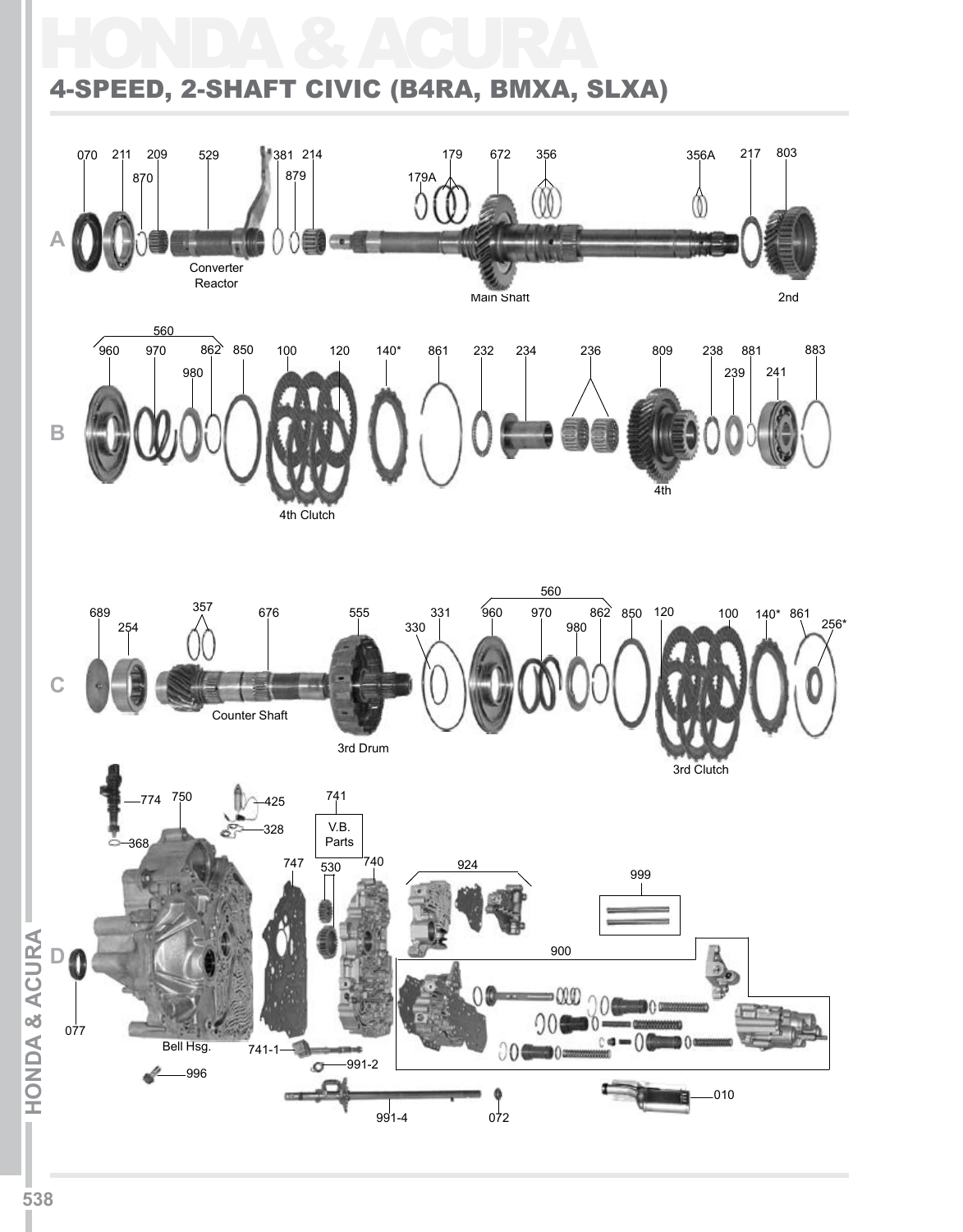#### 330 140\* 100 120 550 220 226 223 861 560 140\* 100 120 862 980 970 960 557 1st Drum 850 243 795 1st Clutch 2nd Clutch 2nd / 4th Drum  $\frac{1}{862}$ 560 980 970 960 331 330 331 1st 800 247 251 252 861 818 283 819 820 Reverse Idle 807 263 804 267\* 810 830 816 272 274 278 801 658 690 796 257 807 263<br>| 260 | 260 | | | | | 268 | 835 816 271 272 884 274 278 279 801 804 830 658 690 267\* 268 810 **C B A** HONDA & ACURA 4-Speed, 2-Shaft Civic (B4RA, BMXA, SLXA)



**ACURAI**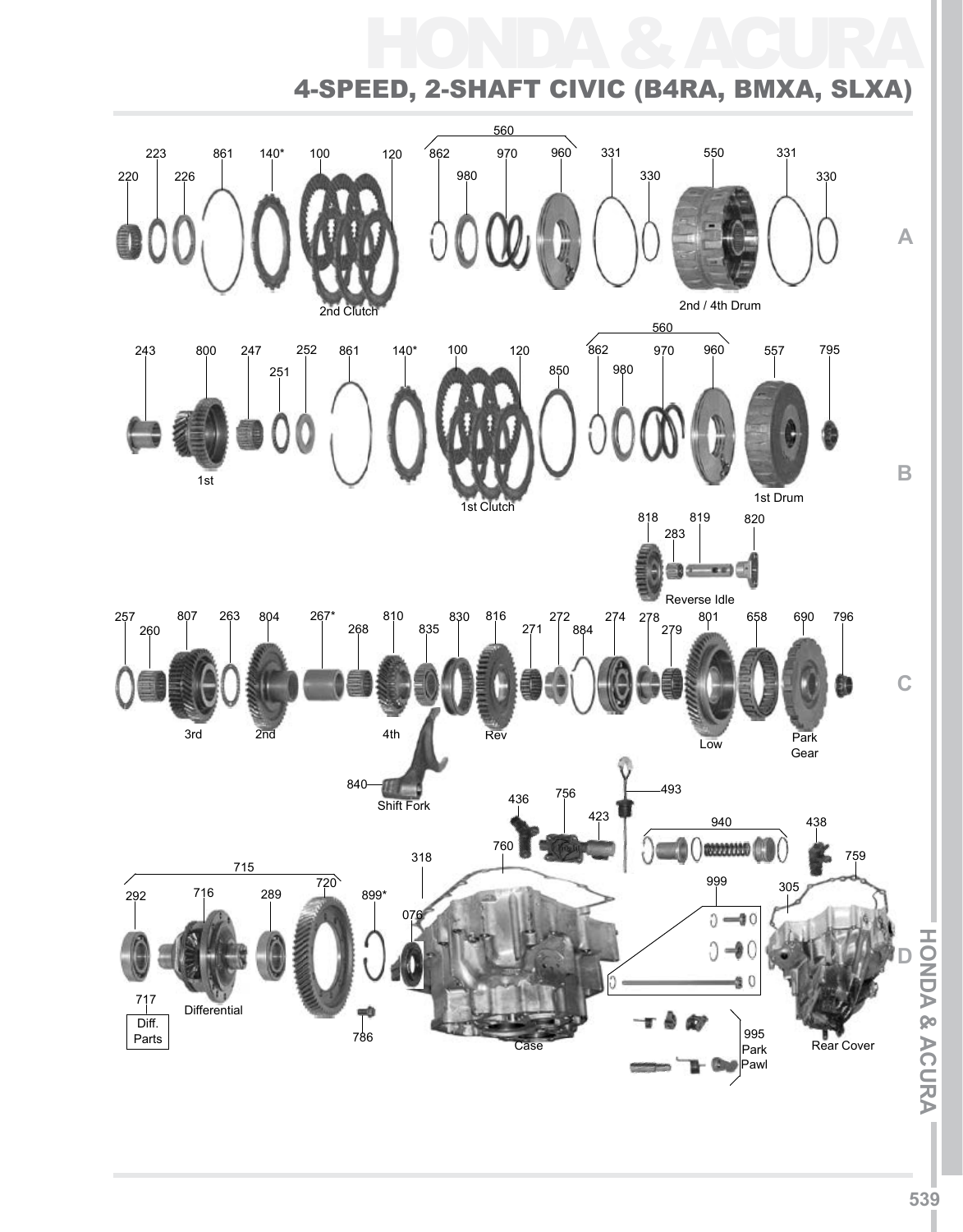#### 4-SPEED, CIVIC (M24A, B4RA, SKWA, BMXA, SLXA)

|     | ILL# Part#  |                                                        | QTY | REF#  |
|-----|-------------|--------------------------------------------------------|-----|-------|
|     |             | <b>KITS</b>                                            |     |       |
|     |             | MDMA/M4TA/M4RA/MP7A/MRVA/S24A/SP7A/S4XA/SKWA/S4RA/SLXA |     |       |
|     |             | <b>FILTERS</b>                                         |     |       |
|     |             |                                                        |     |       |
|     |             | <b>BUSHINGS</b>                                        |     |       |
|     |             |                                                        |     |       |
|     |             | <b>METAL CLAD SEALS</b>                                |     |       |
|     |             |                                                        |     |       |
|     |             | <b>FRICTIONS</b>                                       |     |       |
|     |             |                                                        |     |       |
|     |             |                                                        |     |       |
|     |             |                                                        |     |       |
|     |             |                                                        |     |       |
|     |             |                                                        |     |       |
|     |             |                                                        |     |       |
|     |             | <b>STEELS</b>                                          |     |       |
| 120 | 88117.<br>. |                                                        |     | . TBA |
|     |             |                                                        |     |       |
|     |             | <b>PRESSURE PLATES</b>                                 |     |       |
|     |             |                                                        |     |       |
|     |             |                                                        |     |       |
|     |             |                                                        |     |       |
|     |             |                                                        |     |       |
|     |             |                                                        |     |       |
|     |             |                                                        |     |       |
|     |             | <b>WASHERS &amp; BEARINGS</b>                          |     |       |
|     |             |                                                        |     |       |
|     |             |                                                        |     |       |
|     |             |                                                        |     |       |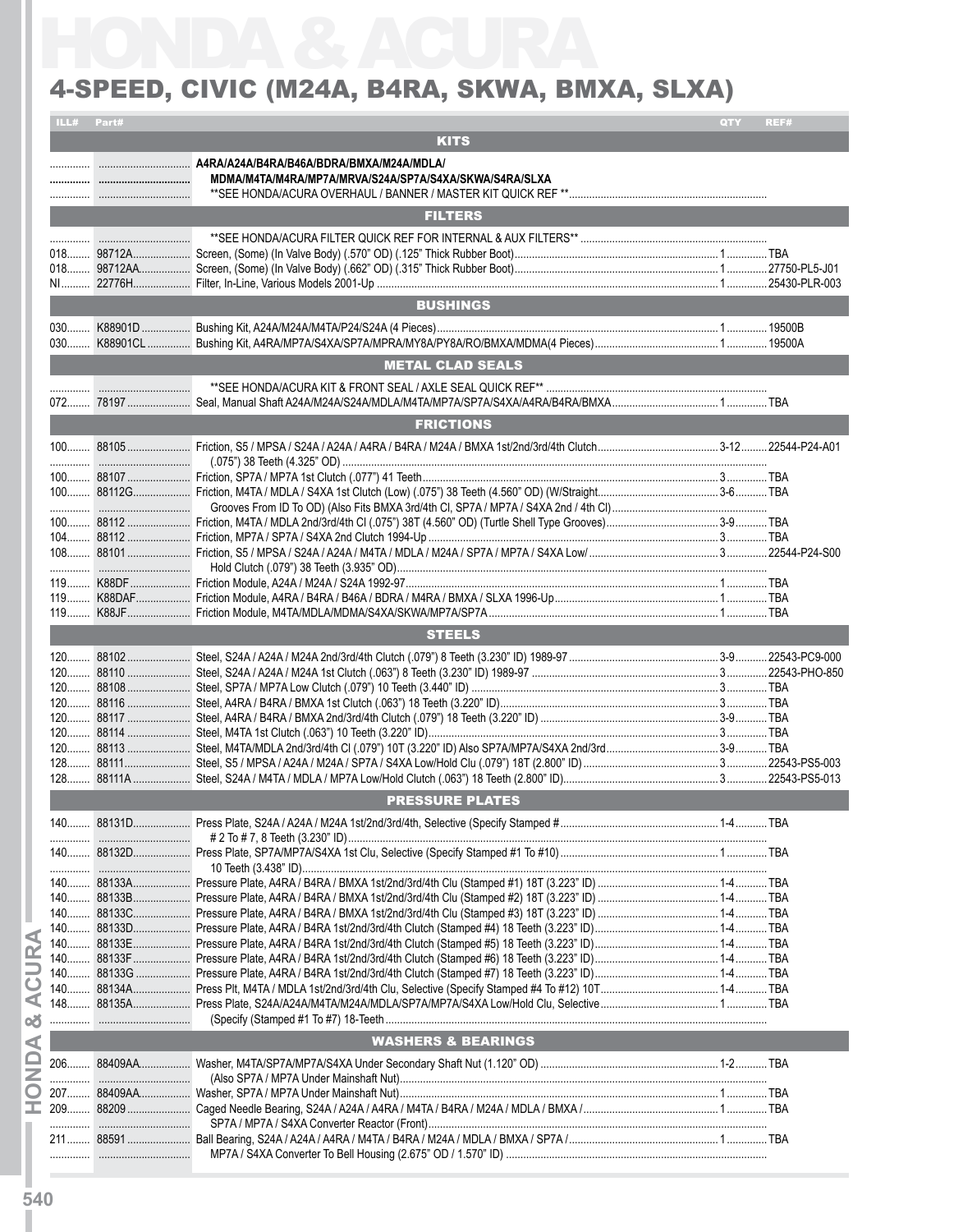| ILL# Part# |             | <b>QTY</b> | REF# |
|------------|-------------|------------|------|
|            | 214 88214D  |            |      |
|            |             |            |      |
|            | 214 88214DA |            |      |
|            | 217 88408A  |            |      |
|            |             |            |      |
|            |             |            |      |
|            |             |            |      |
|            |             |            |      |
|            |             |            |      |
|            |             |            |      |
|            |             |            |      |
|            |             |            |      |
|            |             |            |      |
|            |             |            |      |
|            |             |            |      |
|            |             |            |      |
|            |             |            |      |
|            |             |            |      |
|            |             |            |      |
|            |             |            |      |
|            |             |            |      |
|            |             |            |      |
|            |             |            |      |
|            |             |            |      |
|            |             |            |      |
|            |             |            |      |
|            |             |            |      |
|            |             |            |      |
|            |             |            |      |
|            |             |            |      |
|            |             |            |      |
|            |             |            |      |
|            |             |            |      |
|            |             |            |      |
|            |             |            |      |
|            | 243 88242DA |            |      |
|            |             |            |      |
|            |             |            |      |
|            |             |            |      |
|            |             |            |      |
|            |             |            |      |
|            |             |            |      |
|            |             |            |      |
|            | 249 80249D  |            |      |
|            |             |            |      |
|            |             |            |      |
|            |             |            |      |
|            |             |            |      |
|            |             |            |      |
|            |             |            |      |
|            |             |            |      |
|            |             |            |      |
|            |             |            |      |
|            |             |            |      |
|            |             |            |      |
|            |             |            |      |
|            |             |            |      |
|            |             |            |      |
|            |             |            |      |
|            |             |            |      |
| 256        |             |            |      |
| 256        |             |            |      |
| 256        |             |            |      |
| 256        |             |            |      |
|            |             |            |      |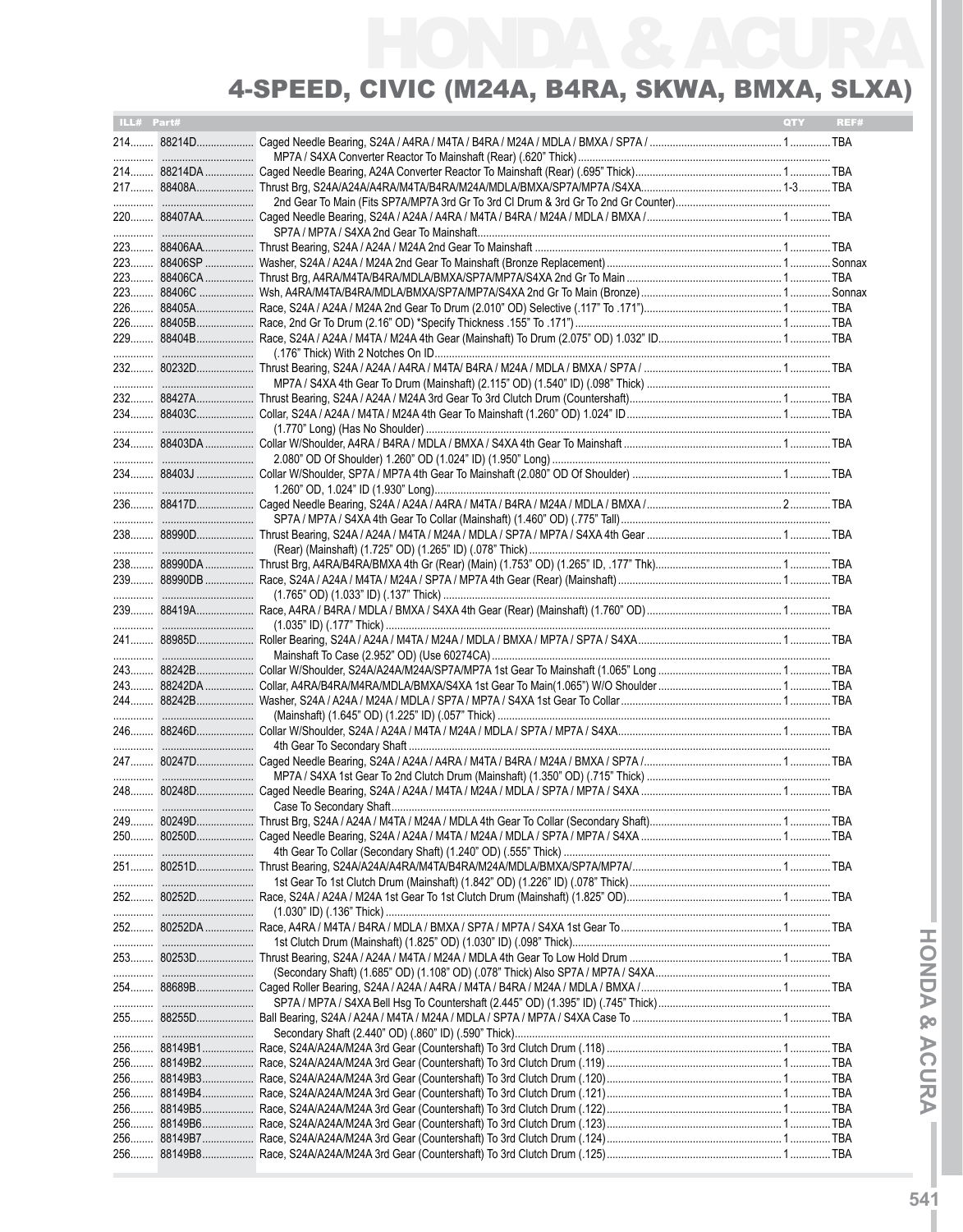### 4-Speed, Civic (M24A, B4RA, SKWA, BMXA, SLXA)

| ILL# Part#<br>REF#<br><b>OTY</b><br>256 88256DB<br>272 88421B<br><b>GASKETS &amp; RUBBER COMPONENTS</b><br><b>TECHNICAL MANUALS</b><br><b>ELECTRICAL COMPONENTS</b><br><b>MISCELLANEOUS COMPONENTS</b> |  | 4-SPEED, CIVIC (M24A, B4RA, SKWA, BMXA, SLXA) |  |
|--------------------------------------------------------------------------------------------------------------------------------------------------------------------------------------------------------|--|-----------------------------------------------|--|
|                                                                                                                                                                                                        |  |                                               |  |
|                                                                                                                                                                                                        |  |                                               |  |
|                                                                                                                                                                                                        |  |                                               |  |
|                                                                                                                                                                                                        |  |                                               |  |
|                                                                                                                                                                                                        |  |                                               |  |
|                                                                                                                                                                                                        |  |                                               |  |
|                                                                                                                                                                                                        |  |                                               |  |
|                                                                                                                                                                                                        |  |                                               |  |
|                                                                                                                                                                                                        |  |                                               |  |
|                                                                                                                                                                                                        |  |                                               |  |
|                                                                                                                                                                                                        |  |                                               |  |
|                                                                                                                                                                                                        |  |                                               |  |
|                                                                                                                                                                                                        |  |                                               |  |
|                                                                                                                                                                                                        |  |                                               |  |
|                                                                                                                                                                                                        |  |                                               |  |
|                                                                                                                                                                                                        |  |                                               |  |
|                                                                                                                                                                                                        |  |                                               |  |
|                                                                                                                                                                                                        |  |                                               |  |
|                                                                                                                                                                                                        |  |                                               |  |
|                                                                                                                                                                                                        |  |                                               |  |
|                                                                                                                                                                                                        |  |                                               |  |
|                                                                                                                                                                                                        |  |                                               |  |
|                                                                                                                                                                                                        |  |                                               |  |
|                                                                                                                                                                                                        |  |                                               |  |
|                                                                                                                                                                                                        |  |                                               |  |
|                                                                                                                                                                                                        |  |                                               |  |
|                                                                                                                                                                                                        |  |                                               |  |
|                                                                                                                                                                                                        |  |                                               |  |
|                                                                                                                                                                                                        |  |                                               |  |
|                                                                                                                                                                                                        |  |                                               |  |
|                                                                                                                                                                                                        |  |                                               |  |
|                                                                                                                                                                                                        |  |                                               |  |
|                                                                                                                                                                                                        |  |                                               |  |
|                                                                                                                                                                                                        |  |                                               |  |
|                                                                                                                                                                                                        |  |                                               |  |
|                                                                                                                                                                                                        |  |                                               |  |
|                                                                                                                                                                                                        |  |                                               |  |
|                                                                                                                                                                                                        |  |                                               |  |
|                                                                                                                                                                                                        |  |                                               |  |
|                                                                                                                                                                                                        |  |                                               |  |
|                                                                                                                                                                                                        |  |                                               |  |
|                                                                                                                                                                                                        |  |                                               |  |
|                                                                                                                                                                                                        |  |                                               |  |
|                                                                                                                                                                                                        |  |                                               |  |
|                                                                                                                                                                                                        |  |                                               |  |
|                                                                                                                                                                                                        |  |                                               |  |
|                                                                                                                                                                                                        |  |                                               |  |
|                                                                                                                                                                                                        |  |                                               |  |
|                                                                                                                                                                                                        |  |                                               |  |
|                                                                                                                                                                                                        |  |                                               |  |
|                                                                                                                                                                                                        |  |                                               |  |
|                                                                                                                                                                                                        |  |                                               |  |
|                                                                                                                                                                                                        |  |                                               |  |
|                                                                                                                                                                                                        |  |                                               |  |
|                                                                                                                                                                                                        |  |                                               |  |
|                                                                                                                                                                                                        |  |                                               |  |
|                                                                                                                                                                                                        |  |                                               |  |
|                                                                                                                                                                                                        |  |                                               |  |
|                                                                                                                                                                                                        |  |                                               |  |
|                                                                                                                                                                                                        |  |                                               |  |
|                                                                                                                                                                                                        |  |                                               |  |
|                                                                                                                                                                                                        |  |                                               |  |
|                                                                                                                                                                                                        |  |                                               |  |
|                                                                                                                                                                                                        |  |                                               |  |
|                                                                                                                                                                                                        |  |                                               |  |
|                                                                                                                                                                                                        |  |                                               |  |
|                                                                                                                                                                                                        |  |                                               |  |
|                                                                                                                                                                                                        |  |                                               |  |
|                                                                                                                                                                                                        |  |                                               |  |
|                                                                                                                                                                                                        |  |                                               |  |
|                                                                                                                                                                                                        |  |                                               |  |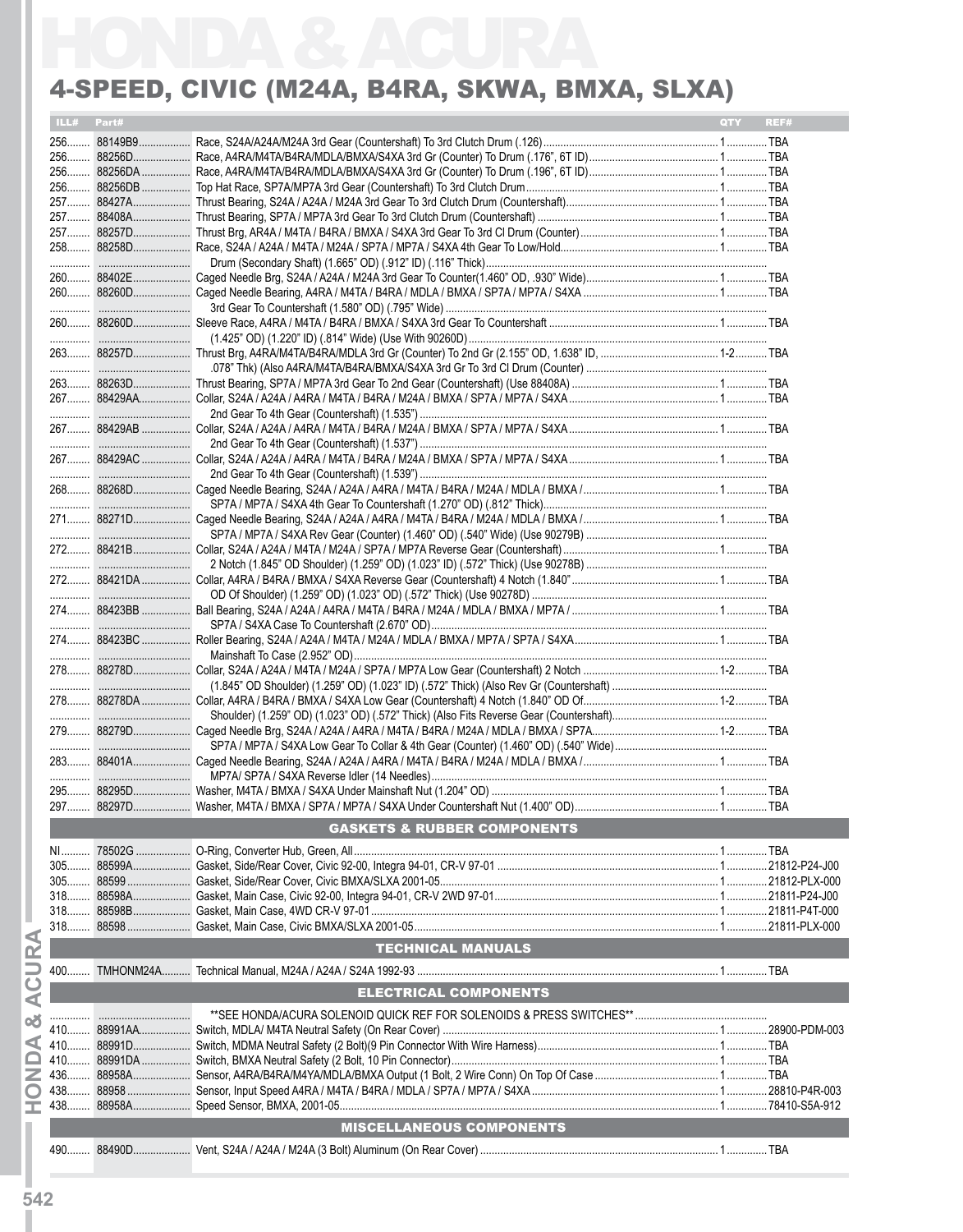| ILL# Part# |                                                                                                      | QTY | REF# |
|------------|------------------------------------------------------------------------------------------------------|-----|------|
|            |                                                                                                      |     |      |
|            |                                                                                                      |     |      |
| 495        |                                                                                                      |     |      |
|            | <b>PUMP COMPONENTS</b>                                                                               |     |      |
|            |                                                                                                      |     |      |
|            |                                                                                                      |     |      |
|            |                                                                                                      |     |      |
|            |                                                                                                      |     |      |
|            |                                                                                                      |     |      |
|            | <b>DRUMS</b>                                                                                         |     |      |
|            |                                                                                                      |     |      |
|            |                                                                                                      |     |      |
|            |                                                                                                      |     |      |
|            |                                                                                                      |     |      |
|            |                                                                                                      |     |      |
|            |                                                                                                      |     |      |
|            |                                                                                                      |     |      |
|            |                                                                                                      |     |      |
|            |                                                                                                      |     |      |
|            |                                                                                                      |     |      |
|            |                                                                                                      |     |      |
|            | ……………………………………(1.430" ID) Bore Stepped To 1.398" ID) (1.580" OD Hub) ………………………………………………………………………………… |     |      |
|            |                                                                                                      |     |      |
|            |                                                                                                      |     |      |
|            |                                                                                                      |     |      |
|            |                                                                                                      |     |      |
|            |                                                                                                      |     |      |
|            |                                                                                                      |     |      |
|            | <b>SHAFTS</b>                                                                                        |     |      |
|            |                                                                                                      |     |      |
|            |                                                                                                      |     |      |
|            |                                                                                                      |     |      |
|            |                                                                                                      |     |      |
| 672        |                                                                                                      |     |      |
|            |                                                                                                      |     |      |
| $672$      |                                                                                                      |     |      |
|            |                                                                                                      |     |      |
|            |                                                                                                      |     |      |
|            |                                                                                                      |     |      |
|            |                                                                                                      |     |      |
|            |                                                                                                      |     |      |
|            |                                                                                                      |     |      |
|            |                                                                                                      |     |      |
|            |                                                                                                      |     |      |
|            |                                                                                                      |     |      |
|            |                                                                                                      |     |      |
|            |                                                                                                      |     |      |
|            |                                                                                                      |     |      |
|            |                                                                                                      |     |      |
|            |                                                                                                      |     |      |
|            |                                                                                                      |     |      |
|            |                                                                                                      |     |      |
|            |                                                                                                      |     |      |
|            |                                                                                                      |     |      |
|            | <b>DIFFERENTIALS &amp; COMPONENTS</b>                                                                |     |      |
|            |                                                                                                      |     |      |
|            |                                                                                                      |     |      |
|            |                                                                                                      |     |      |
|            |                                                                                                      |     |      |
|            |                                                                                                      |     |      |
|            |                                                                                                      |     |      |
|            |                                                                                                      |     |      |
|            |                                                                                                      |     |      |
|            |                                                                                                      |     |      |
|            | <b>VALVE BODIES</b>                                                                                  |     |      |
|            |                                                                                                      |     |      |
|            |                                                                                                      |     |      |
|            |                                                                                                      |     |      |

**IHON**

**D A &**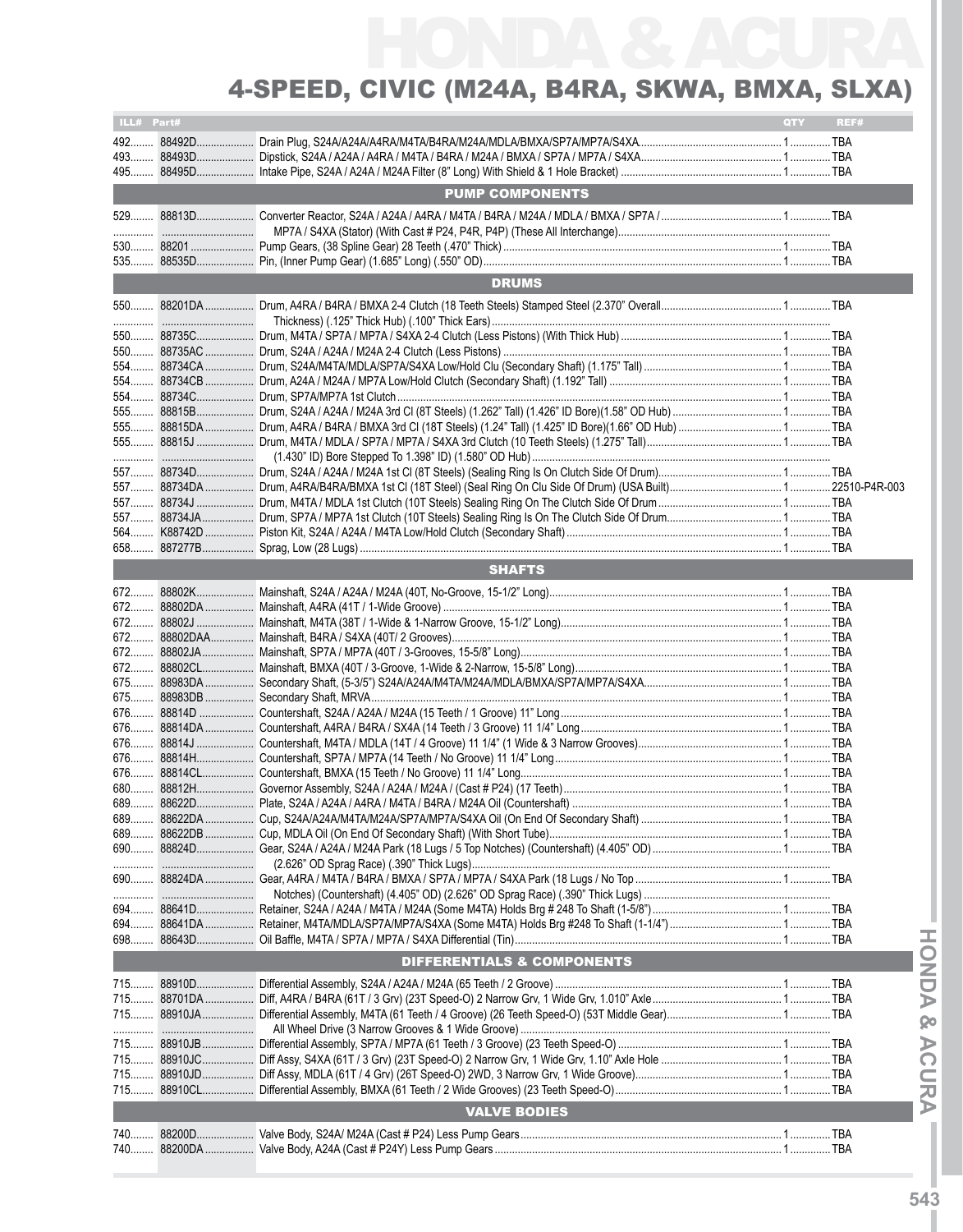#### 4-SPEED, CIVIC (M24A, B4RA, SKWA, BMXA, SLXA)

| ILL#  | Part# |                              | QTY | REF# |  |
|-------|-------|------------------------------|-----|------|--|
|       |       |                              |     |      |  |
| $740$ |       |                              |     |      |  |
|       |       |                              |     |      |  |
|       |       |                              |     |      |  |
|       |       |                              |     |      |  |
|       |       |                              |     |      |  |
|       |       | <b>VALVE BODY COMPONENTS</b> |     |      |  |
|       |       |                              |     |      |  |
|       |       |                              |     |      |  |
|       |       |                              |     |      |  |
|       |       |                              |     |      |  |
|       |       |                              |     |      |  |
|       |       |                              |     |      |  |
|       |       |                              |     |      |  |
|       |       |                              |     |      |  |
|       |       |                              |     |      |  |
|       |       |                              |     |      |  |
|       |       |                              |     |      |  |
|       |       |                              |     |      |  |
|       |       |                              |     |      |  |
|       |       | <b>HOUSINGS &amp; CASES</b>  |     |      |  |
|       |       |                              |     |      |  |
|       |       |                              |     |      |  |
|       |       |                              |     |      |  |
|       |       |                              |     |      |  |
|       |       |                              |     |      |  |
|       |       |                              |     |      |  |
|       |       |                              |     |      |  |
|       |       |                              |     |      |  |
|       |       |                              |     |      |  |
|       |       |                              |     |      |  |
|       |       |                              |     |      |  |
|       |       |                              |     |      |  |
|       |       |                              |     |      |  |
|       |       |                              |     |      |  |
|       |       |                              |     |      |  |
|       |       |                              |     |      |  |
|       |       |                              |     |      |  |
|       |       |                              |     |      |  |
|       |       |                              |     |      |  |
|       |       |                              |     |      |  |
|       |       |                              |     |      |  |
|       |       |                              |     |      |  |
|       |       |                              |     |      |  |
|       |       |                              |     |      |  |
|       |       |                              |     |      |  |
|       |       |                              |     |      |  |
|       |       |                              |     |      |  |
|       |       |                              |     |      |  |
| 795   |       |                              |     |      |  |
| 795   |       |                              |     |      |  |
| 795   |       |                              |     |      |  |
| 796   |       |                              |     |      |  |
| 796   |       |                              |     |      |  |
|       |       |                              |     |      |  |
|       |       |                              |     |      |  |
|       |       | <b>GEARS</b>                 |     |      |  |
|       |       |                              |     |      |  |
|       |       |                              |     |      |  |
|       |       |                              |     |      |  |
|       |       |                              |     |      |  |
|       |       |                              |     |      |  |
|       |       |                              |     |      |  |
|       |       |                              |     |      |  |
|       |       |                              |     |      |  |
|       |       |                              |     |      |  |
|       |       |                              |     |      |  |
|       |       |                              |     |      |  |
|       |       |                              |     |      |  |
|       |       |                              |     |      |  |
|       |       |                              |     |      |  |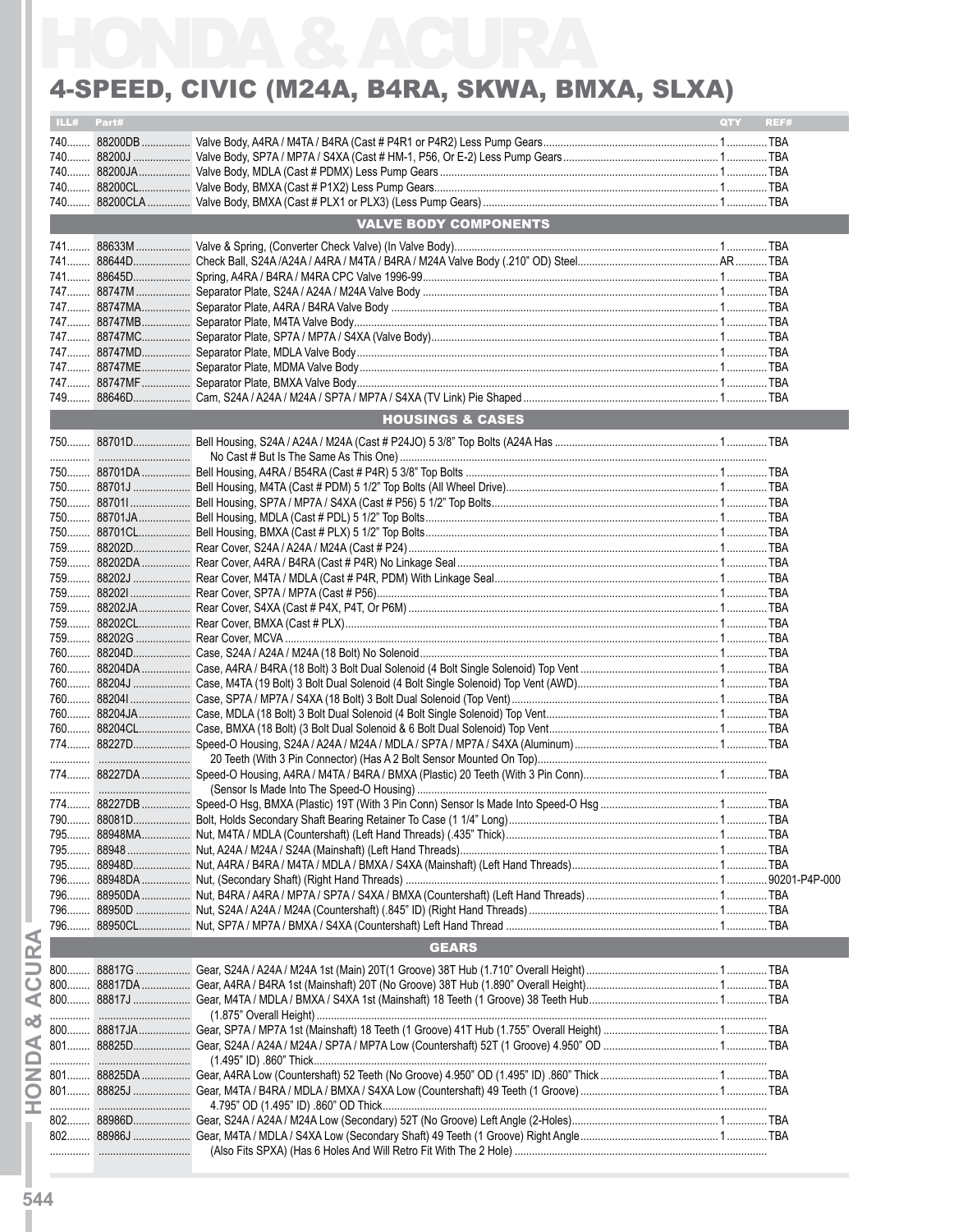| ILL# Part# |             |                                                        | QTY | REF# |
|------------|-------------|--------------------------------------------------------|-----|------|
|            | 802 88986DA |                                                        |     |      |
|            |             |                                                        |     |      |
|            |             |                                                        |     |      |
|            |             |                                                        |     |      |
|            |             |                                                        |     |      |
|            |             |                                                        |     |      |
|            |             |                                                        |     |      |
|            |             |                                                        |     |      |
|            |             |                                                        |     |      |
|            |             |                                                        |     |      |
|            |             |                                                        |     |      |
|            |             |                                                        |     |      |
|            |             |                                                        |     |      |
|            |             |                                                        |     |      |
|            |             |                                                        |     |      |
|            |             |                                                        |     |      |
|            |             |                                                        |     |      |
|            |             |                                                        |     |      |
|            |             |                                                        |     |      |
|            |             |                                                        |     |      |
|            |             |                                                        |     |      |
|            |             |                                                        |     |      |
|            |             |                                                        |     |      |
|            |             |                                                        |     |      |
|            |             |                                                        |     |      |
|            |             |                                                        |     |      |
|            |             |                                                        |     |      |
|            |             |                                                        |     |      |
|            |             |                                                        |     |      |
|            |             |                                                        |     |      |
|            |             |                                                        |     |      |
|            |             |                                                        |     |      |
|            |             |                                                        |     |      |
|            |             |                                                        |     |      |
|            |             |                                                        |     |      |
|            |             |                                                        |     |      |
|            |             | <b>SERVOS, REGULATORS, PISTONS &amp; MISCELLANEOUS</b> |     |      |
|            |             |                                                        |     |      |
|            |             |                                                        |     |      |
|            |             |                                                        |     |      |
|            |             |                                                        |     |      |
|            |             |                                                        |     |      |
|            |             |                                                        |     |      |
|            |             |                                                        |     |      |
|            |             |                                                        |     |      |
|            |             |                                                        |     |      |
|            |             |                                                        |     |      |
|            |             |                                                        |     |      |
|            |             |                                                        |     |      |
|            |             |                                                        |     |      |
|            |             |                                                        |     |      |
|            |             |                                                        |     |      |
|            |             |                                                        |     |      |
|            |             |                                                        |     |      |
|            |             |                                                        |     |      |
|            |             |                                                        |     |      |
|            |             |                                                        |     |      |
|            |             |                                                        |     |      |
|            | 900 88811IE |                                                        |     |      |
|            |             |                                                        |     |      |
|            |             |                                                        |     |      |
|            |             |                                                        |     |      |
|            |             |                                                        |     |      |
|            |             |                                                        |     |      |
|            |             |                                                        |     |      |
|            |             |                                                        |     |      |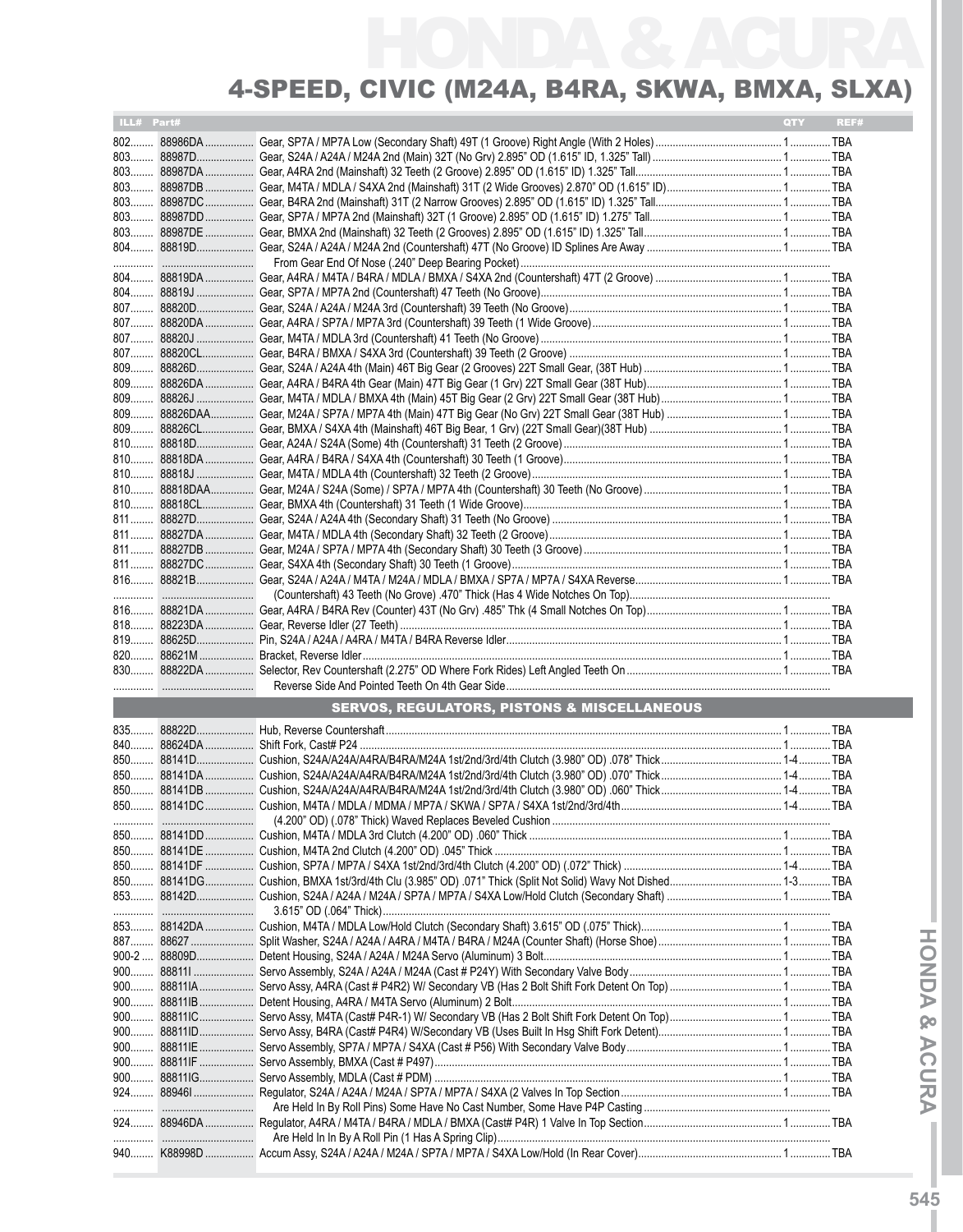#### 4-Speed, Civic (M24A, B4RA, SKWA, BMXA, SLXA)

| ILL# Part# | <b>OTY</b> | REF# |
|------------|------------|------|
|            |            |      |
|            |            |      |
|            |            |      |
|            |            |      |
|            |            |      |
|            |            |      |
|            |            |      |
|            |            |      |
|            |            |      |
|            |            |      |
|            |            |      |
|            |            |      |
|            |            |      |
|            |            |      |
|            |            |      |
|            |            |      |
|            |            |      |
|            |            |      |
|            |            |      |
|            |            |      |
|            |            |      |
|            |            |      |
|            |            |      |
|            |            |      |
|            |            |      |
|            |            |      |
|            |            |      |
|            |            |      |
|            |            |      |
|            |            |      |
|            |            |      |
|            |            |      |
|            |            |      |
|            |            |      |
|            |            |      |